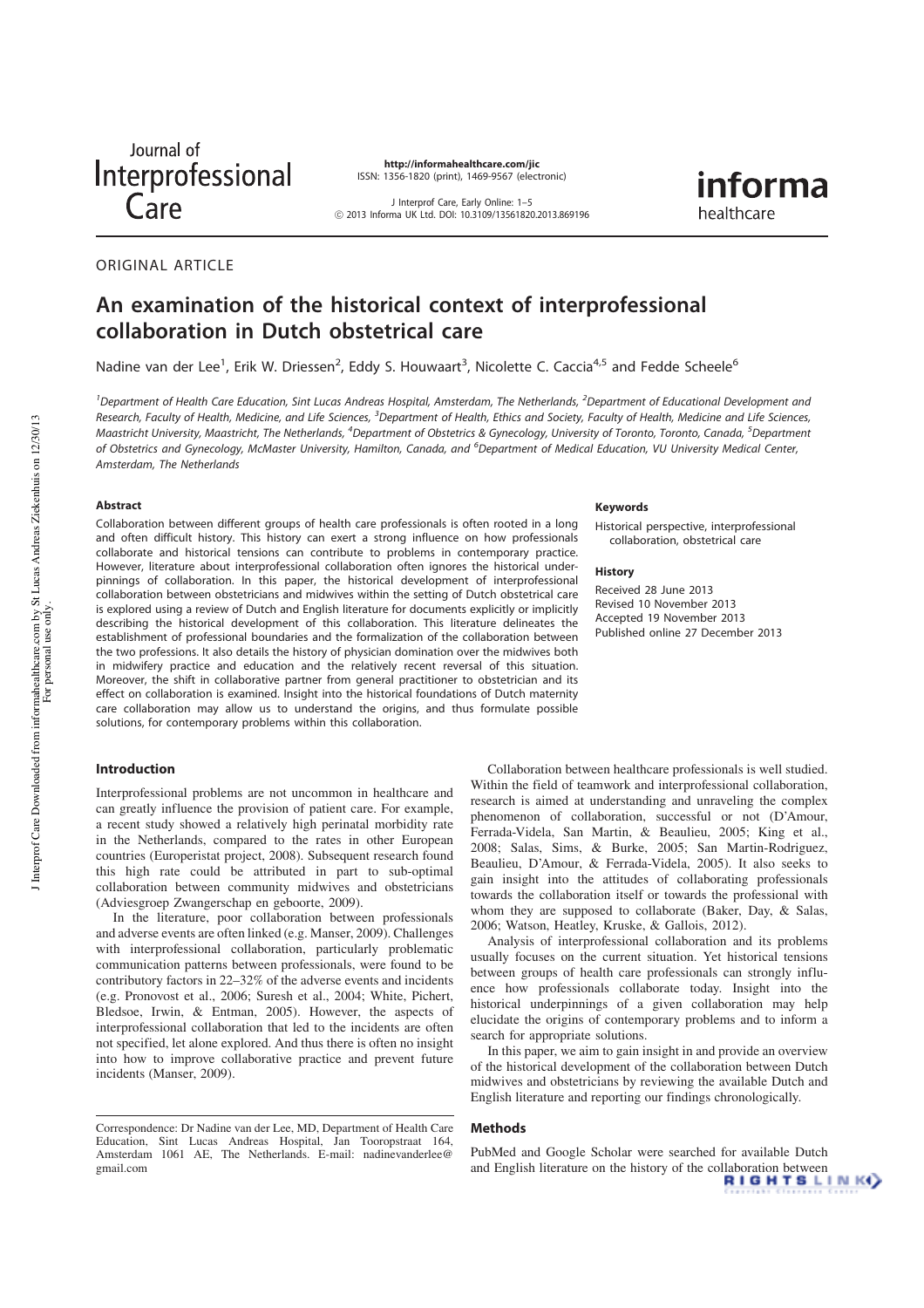### 2 N. van der Lee et al. J Interprof Care, Early Online: 1–5

Dutch midwives and obstetricians using the keywords: ''history'', '' Netherlands'', ''collaboration'', ''midwives'', ''obstetricians'' (and their Dutch translations). To provide a comprehensive overview, we also searched for relevant documents in the private libraries of the professional societies of the midwives (Royal Dutch Organization of Midwives) and the obstetricians (Dutch Society of Obstetrics and Gynecology) using the same keywords.

We also searched for documents describing the historical development of the profession of midwifery or obstetrics as these documents could potentially contain important information about collaboration between these professions. For example, any document in which information about one or the other profession was mentioned and from which information about the relationship between both professions could be inferred was included. This could be an information as diverse as a midwifery document describing their practice to a gynecological perspective on the role of midwives in obstetric management.

Documents were scanned for any explicit and or implicit information about the interaction between the professions. Next, the information was categorized by the event or the collaborative issue described, such as the introduction of a law or a meeting of a legislative authority. From this, the explicit or implicit consequences for the collaboration were extracted and included in our results.

We did not aim to comprehensively describe the historical development of Dutch obstetrical care, but instead described key historical elements in the collaboration between midwives and obstetricians within obstetrical care.

#### Results

The documents we found focused predominantly on the early development of the collaboration and were often written from a physician perspective. Most documents focused on interorganizational aspects such as the development of regulations, scope of practice and professional boundaries. The interpersonal relationship between the members of the professions and the efforts made to establish effective collaboration were rarely addressed, although the negative aspects of the relationship such as disputes about professional boundaries were broadly reviewed.

#### The beginning

Midwifery was a well-established autonomous profession, long before the profession of obstetrician came into being. Until the end of the seventeenth century, midwives would only consult another caregiver, a so-called barber surgeon, if the child had died during delivery, and surgical help was required to try to save the woman's life (Assen, 1987; Schoon, 1995). In the beginning of the fourteenth century, the status of midwifery began to change with the founding of the universities and their medical schools. The universities gave rise to a new profession, the ''medicinae doctores'', whose education focused on academic development and on the concurrent knowledge of the human body. The midwives were interested in this academic development, but as they were predominantly female, they were denied access due to the universities' strict male-only admissions policy (Drenth, 1998; Schoon, 1995).

Originally, the practice of the medicinae doctores did not include the practical and obstetrical aspects of medicine, except for those practicing in the countryside, since those activities already were the prerogative of the barber surgeons and the midwives, respectively. However, the medicinae doctores did play an important role in the formal restriction of midwifery practice. In 1668, they introduced an exam that set the standard for the obstetrical care provided by the midwives. From then on the midwives where obliged to pass a midwifery exam with a chief barber surgeon before they could practice, even though the chief barber surgeons had little knowledge of the physiology of labor and even less experience with the ''living'' woman in labor. Once certified, the midwife's field of practice was limited to managing a physiological labor. When she suspected pathology during labor, the midwife would first have to consult and get the permission of a medicinae doctores before she was allowed to ask a barber surgeon for help (Donnison, 1977; Houtzager, 1993).

#### Academic obstetrics

During the eighteenth century, the medical field changed drastically. Knowledge of the female body and medical and obstetrical practice were acknowledged by the universities to be an important aspect of the expertise and practice of the medicinae doctores. Consequently, medical obstetrical knowledge rapidly increased, e.g. knowledge about the anatomy of the fetus, placenta and uterus, as well as the physiology and pathology of the pelvis. Moreover, this knowledge led to the introduction of many technical solutions to obstetrical problems such as forceps and the caesarean section.

With this newly acknowledged expertise, the practice of medicinae doctores and barber surgeons begin to overlap and over time, two types of doctors developed. The doctor obstetrici was educated to be an expert in the female body and obstetrics while the obstetrical surgeon (also known as "vroedmeester") was a barber surgeon academically trained in obstetrics. Although their titles might indicate differently, the knowledge and expertise of the doctor obstetrici and obstetric surgeons in practical obstetrics remained modest and many of them had rarely attended a ''normal'' birth (Houtzager, 1993).

As a result of the academic developments in the field of obstetrics, the academic interference concerning the education and practice of midwifery grew. The education of the midwives was formalized and became more theoretical, with the introduction of clinical training and anatomy lectures, in addition to the traditional vocational apprenticeship training. Both the position and education of the midwives were governed by academic and medical authorities, without any input from the midwives (Kroes-Suverein, 1998).

In short, with the rise of the doctors and the obstetrical surgeons, these professions gradually took control over the midwifery profession, severely restricting their responsibilities and activities. Consequently, the role of the midwife changed from being an autonomous health care provider to being subservient to the obstetrical doctor (Donnison, 1977). Moreover, the clientele and hence the income, as well as the status of the midwives significantly decreased (RoSa, 2006; Schoon, 1995).

#### Formal division of responsibilities

In 1865, the ''law of medical practice'' was introduced, which further restricted the midwife's authority to ''providing obstetrical assistance or advice'' in the uncomplicated and natural course of labor and without the use of obstetrical instruments or medication (Drenth, 1998). In contrast, a doctor was certified to practice all aspects of medicine, including surgery and obstetrics.

With this, the law formally introduced the division of responsibilities between doctors and midwives for pathological and physiological labor, respectively (Amelink-Verburg & Buitendijk, 2010; Drenth, 1998). Although the law strengthened and consolidated the position of the midwives, it simultaneously significantly limited their authority.

At the same time, an effort was made to unite the different doctors and surgeons into a single basic doctor with a uniform academic training, which could be augmented with further specialized training. During the twentieth century, a clear division in the medical practice of obstetrics developed. One group of  $\mathbf{R} \mathbf{I} \mathbf{G} \mathbf{H} \mathbf{T} \mathbf{S} \mathbf{L} \mathbf{I} \mathbf{N} \mathbf{K}$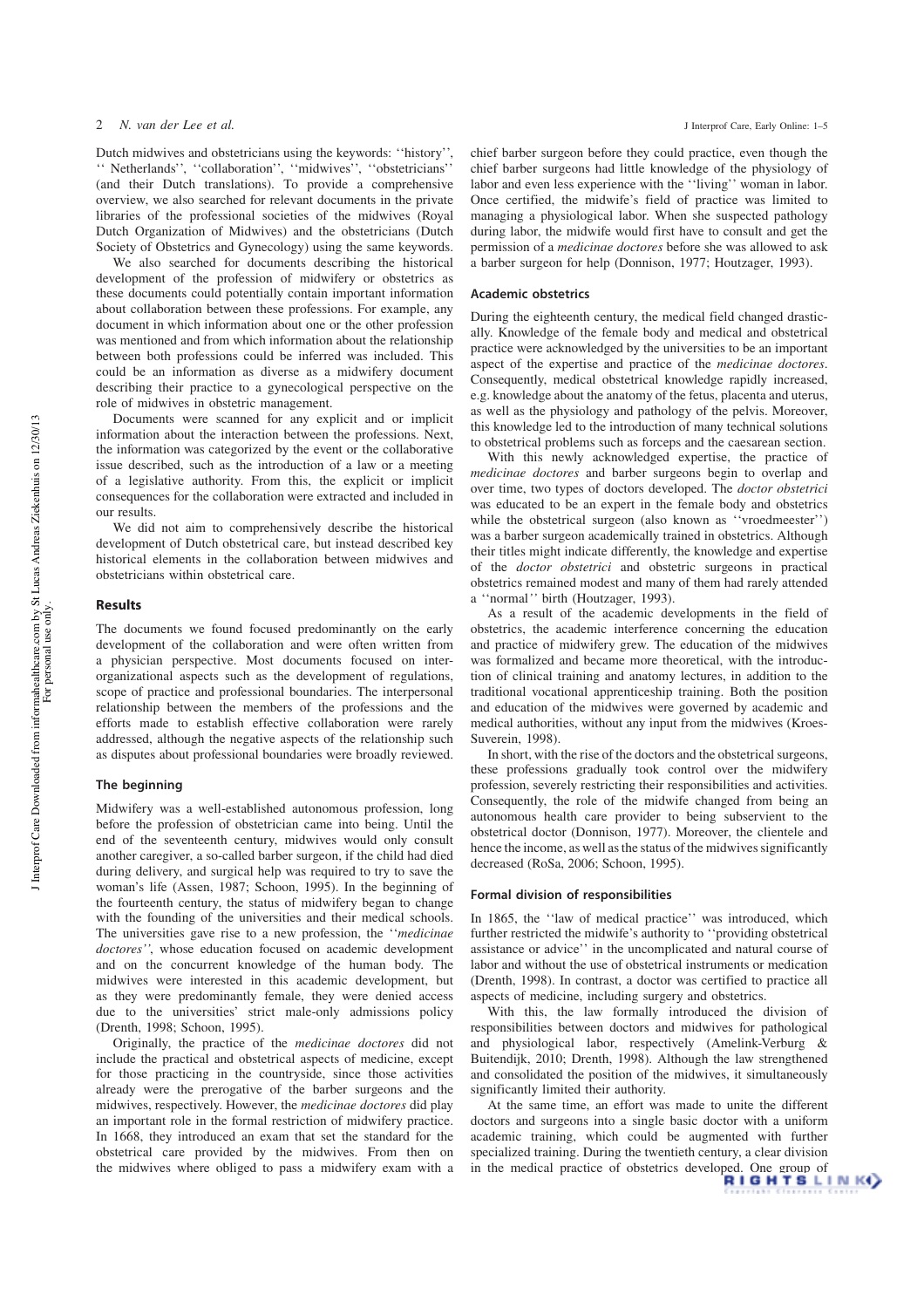doctors specialized in the pathology of pregnancy and labor (obstetricians) whereas another group limited their obstetrical scope of practice to physiological pregnancy and labor (general practitioners). As a result of this division of work, these two professions developed a different relationship with midwives. The general practitioner was essentially in competition with them for the same patient population, while the obstetrician held sole control over pathology (Klinkert, 1980).

### Expansion of the midwife's field of practice

The competition over physiological obstetrical practice between midwives and general practitioners (GPs) was exacerbated by efforts of midwifery to expand their scope of practice beyond labor and birth. Around 1900, preventive counseling and care for the woman from her 30th week of pregnancy onwards (prenatal care) as well as postnatal care was granted to midwifery. From 1920 onwards, the care for the newborn until 10 days of age was added to the midwife's practice, although official legislation enshrining this was not adopted until 1932 (Klomp, 1996).

With the 1951's update of the 1865 law of medical practice, the midwives' scope of practice truly expanded (Klomp, 1996). This law legally enabled the midwife to suture perineal lacerations and to perform (but not suture) an episiotomy. Moreover, the law allowed the midwife to provide prenatal care from the beginning of pregnancy, including drawing blood and urine, taking blood pressure and other examinations pertinent to early pregnancy; however, the use of medication and instruments during delivery was still forbidden.

Although the laws of 1932 and 1951 expanded the scope of midwifery practice, these laws also introduced more medical governance such as the obligation to report every delivery in a so called ''delivery diary'' (1932) at the GP's office (1951) (Klomp, 1996).

#### A shift in collaborative partner

Until 1955, the midwife and the GP were the main professions involved in the majority of obstetrical care and both professions struggled to make a living from obstetrical practice and openly competed for posts and clients (Marland, 1995). The third profession involved in obstetrical care, the obstetrician, had a monopoly over specialized care and clinical operative or medical intervention. Patients were not often referred to the obstetrician for these indications as GP's often performed the necessary instrumental and medical action during home delivery. Nevertheless, the obstetrician was sometimes summoned to the house of the woman in labor for instrumental intervention. Given a lack of overlap of scope of practice, obstetricians did not feel threatened by midwifery practice and, in fact, played a significant role in enhancing the quality of midwifery training and often were allied with midwives in their competition with the GPs (Marland, 1995).

With the introduction of the ''primaat voor verloskundigen'' (ordinance for midwives) in 1941, the midwife's position in obstetrical care was strengthened on a national level. This ordinance, which remained in force until 2001, was introduced by Dutch insurers and provided obstetrical care by midwives at no cost to the parturient. In contrast, GP-provided obstetrical care had to be paid completely by the woman herself, contributing to the progressive diminishing of the role of the GP in obstetrical care. Simultaneously, the role of the obstetrician in the provision of obstetrical care increased due to the increased number of hospital deliveries from 1950 onwards (Klinkert, 1980) leading to the gradual replacement of the GP by the obstetrician, the midwife's ''partner'' in obstetrical care.

#### Further formalization

The division of responsibilities and scope of practice between the professions in obstetrical care was officially established with the introduction of Kloosterman's Obstetrical Indications List in 1958. Originally developed by insurance companies to prevent expenditures for needless hospital admissions, this list described 39 maternal indications necessitating a transfer of care from the midwife to the obstetrician. In the later editions of 1966 and 1973, the indications for hospital admittance were augmented by a list of indications for when to consult an obstetrician for advice. In the 1987 edition, the Obstetrical Indications List was augmented by a list of indications requiring no referral to an obstetrician (Amelink-Verburg & Buitendijk, 2010).

The 1987 edition also designated the midwife to be the care provider to determine risk and this further strengthened their position. This did not sit well with obstetricians, and as a result, the Society of Obstetrics and Gynecology did not acknowledge the new version of the indication list. This led to a ''cooling'' of the relationship between the societies of the midwives and the obstetricians. However by 1992, the Obstetrical Indications List, based on research and on consensus between obstetricians and midwives (Amelink-Verburg & Buitendijk, 2010), was embedded in the Obstetrical manual of the Dutch Gynecological Society, which also described agreements for collaboration between obstetricians and midwives which had been approved by both professional societies. The aim of the manual was, and still is, to optimize collaboration and quality of obstetrical care.

#### Contemporary practice

In contemporary Dutch obstetrical practice, midwives and obstetricians have their own areas of expertise and different streams for the provision of care can be distinguished. At the primary care level, the midwives provide the prenatal, obstetrical and postnatal care within the community based on a non-nursing model. They play a crucial role in risk assessment and gate keeping for the secondary level of care. Patients will visit the midwife for risk assessment. In acute obstetrical situations or if pathology during pregnancy is suspected, the Obstetric Indications List advises the midwife on the appropriate care policy, e.g. in which situations to transfer the care of a patient to the obstetrician in the hospital (second level of care). At the secondary level of obstetrical care, almost all obstetricians are concerned with the pathology of obstetrics and the majority of them also practice gynecological care. At this level, also a group of hospital midwives is involved. These midwives, most of whom have several years of experience as a community midwife, work in the hospital under the supervision of obstetrician and provide obstetrical care with more extensive authorizations than a community midwife. For example, they are authorized to use fetal monitoring and ultrasound equipment normally used by obstetricians (De Vries, 2004).

In contemporary obstetrical care, midwives and obstetricians collaborate on several levels with a communal aim of providing good quality obstetrical care. For example, they jointly design care protocols and monitor quality of care, midwives consult obstetricians about patients and they collaborate on the labor ward if a patient's care during labor is transferred from the midwife at home to the obstetrician in the hospital (Posthumus et al., 2013). Both the obstetricians and midwives have separate professional societies, the Dutch Gynecological Society (NVOG) which was founded in 1887 (NVOG, 2013) and the Dutch Organization of Midwives (KNOV) founded in 1898 (KNOV, 2009). Both societies have their own visions, protocols and political lobbies.

RIGHTS LINK)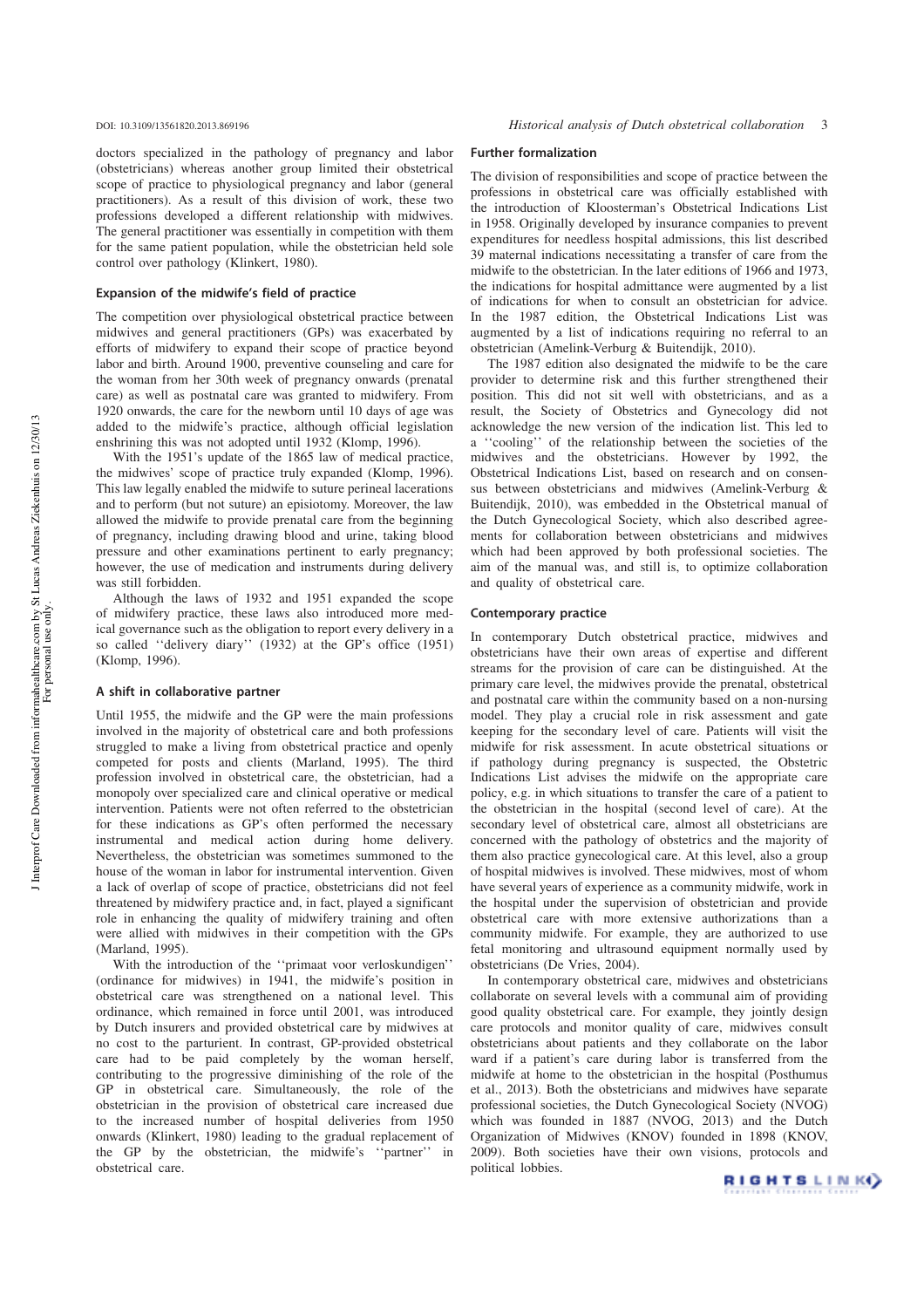4 N. van der Lee et al. J Interprof Care, Early Online: 1–5

# Discussion

In this article, we have provided an historical overview on the development of the collaboration between midwives and obstetricians in the Netherlands that chronicles the establishment of professional boundaries, and the rise and fall of physician domination of the collaborative relationship between the two professions. These historical tensions, unless addressed, have the potential to undermine the emergence of effective teamwork between both professions.

Despite historical attempts by physicians to dominate midwives, Dutch midwifery did not perish but plays a central role in modern obstetrical care in the Netherlands. In the nineteenth century, autonomous midwifery practice was heavily curtailed in several western countries, but the discussion in the Netherlands had a different focus (Marland, 1995). Here, the discussion was not about the continued existence of the midwife since the role of the midwife in ''normal'' deliveries was firmly entrenched due to the early introduction of legislation governing the obstetrical professions, the institutionalization of midwifery training and the low rate of hospital births (Lieburg, 1989), In contrast, the discussion centered on the role of the midwife in complicated childbirth. As a result, in contrast to several other European countries, the Dutch midwives have a comprehensive role and scope of practice (Larsson, Aldegarmann, & Aarts, 2009; Lavender & Chapple 2004; Miller, 1997) and autonomously perform physiological deliveries, both at home and in the hospital.

What can be learned from history in regard to the current collaborative problems in Dutch obstetrical care that may contribute to a higher perinatal morbidity? From the literature, we know several components are pivotal to achieve effective collaboration. The model developed by D'Amour, Goulet, Labadie, Martin-Rodriguez, & Pineault (2008) describes two domains, four elements and 10 factors important for interprofessional collaboration. Within the inter-organizational domain, the elements ''governance'' (with the factors: centrality, leadership, support for innovation and connectivity) and ''formalization'' (using formalization tools and structured information exchange) are important, whereas within the inter-relational domain the elements ''shared goals and vision'' (characterized by the factors: ''goals'' and ''client-centered orientation versus other allegiances'') and ''internalization'' (characterized by ''mutual acquaintanceship'' and ''trust'') are key.

When reflecting on the historical development of the collaboration using D'Amour and colleagues' (2008) model, it becomes clear that the development of the governance facilitating collaboration within the inter-organizational domain has not been well supported. Obstetricians and midwives are still organized in two different professional societies with their own visions, protocols and political lobbies (Assen, 1987; Drenth, 1998) hindering interprofessional governance.

The same is true for the interprofessional formalization of collaborative frameworks, despite significant legislation introduced to regulate obstetrical care. On close inspection, this legislation appears to only be aimed at the preservation of autonomy and establishing professional boundaries, and not at developing effective collaboration. Only recently, shared formalization efforts have been made to establish real collaboration. For example, the contemporary version of the Obstetrics Indication List is aimed at optimizing the collaboration and quality of obstetrical care and has been endorsed by both midwives and obstetricians. Also, over the last two decades, so called ''Verloskundig Samenwerkingsverbanden'' (local obstetrical partnerships) have been founded. These partnerships are usually formed by obstetricians of a single hospital and all midwifery practices surrounding it and aimed at developing and optimizing shared care (Posthumus et al., 2013).

Historical events also have not supported the development of the inter-relational domain of the D'Amour et al.'s (2008) model. Instead of developing shared goals and vision, and building a relationship of trust, the domination by doctors, as well as disputes over professional boundaries and scope of practice, seem to have encouraged the exact opposite. As lack of shared concepts of care and trust have been shown to negatively influence the collaboration (Mathieu, Heffner, Goodwin, Salas. & Cannon-Bowers, 2000), these issues probably contribute to the occurrence of contemporary collaborative problems.

The historical overview also reveals that collaboration between midwives and obstetricians is not an ''interprofessional'' collaboration, as an interprofessional team is defined as ''a structured entity with a common goal and a common decision-making process based on an integration of knowledge and expertise of each professional to solve complex problems'' (D'Amour et al., 2005, p. 120). Instead, the description of multiprofessional collaboration would be more appropriate as this refers to situations in which ''several professional work on the same project independently or in parallel but in a coordinated fashion'' (D'Amour et al., 2005, p. 120).

It might seem logical for both professions to provide patientcentered care by sharing goals and visions and documentation, while practicing in the same professional community and striving for true interprofessional collaboration. However, the aforementioned historical collaborative issues may have become so culturally embedded in the professional foundations of both the midwives and obstetricians (Schuitmaker, 2012) and led to a deeply rooted mistrust in one another that is difficult to address.

This mistrust is likely to undermine efforts to achieve effective collaboration and even hinder the progression of the collaboration from multiprofessional collaboration towards interprofessional collaboration. It would seem clear that solving the high perinatal mortality rate attributable to sub-optimal collaboration between midwives and obstetricians, it will be necessary to deconstruct and reshape the underlying cultures.

A strength of this historical overview is that we believe it covers most of the important and relevant documents pertaining to the development of the collaboration between midwives and obstetricians in the Netherlands. Yet, in composing a historically accurate overview, we were strongly limited by the focus and opinion of the authors of the included documents. As mentioned at the beginning of the ''Results'' section, most documents were written from an physician's point of view. This is not surprising given the hierarchical nature of the relationship between the two professions. The midwives' perspective on such turning points as the introduction of legislation and its effect on midwifery practice might therefore be under represented or not entirely accurately described.

Future research should focus on determining what aspects of contemporary collaboration actually contribute to the high perinatal morbidity, keeping the historically rooted issues in mind. An exploration of both the midwives' and obstetricians' perspectives could reveal what is needed to truly achieve effective collaboration and optimize patient care. Moreover, this may provide clues as to what interventions are necessary to shift from multiprofessional to interprofessional collaboration.

#### Declaration of interest

The authors report no declarations of interest. The authors alone are responsible for the content and writing of the paper.